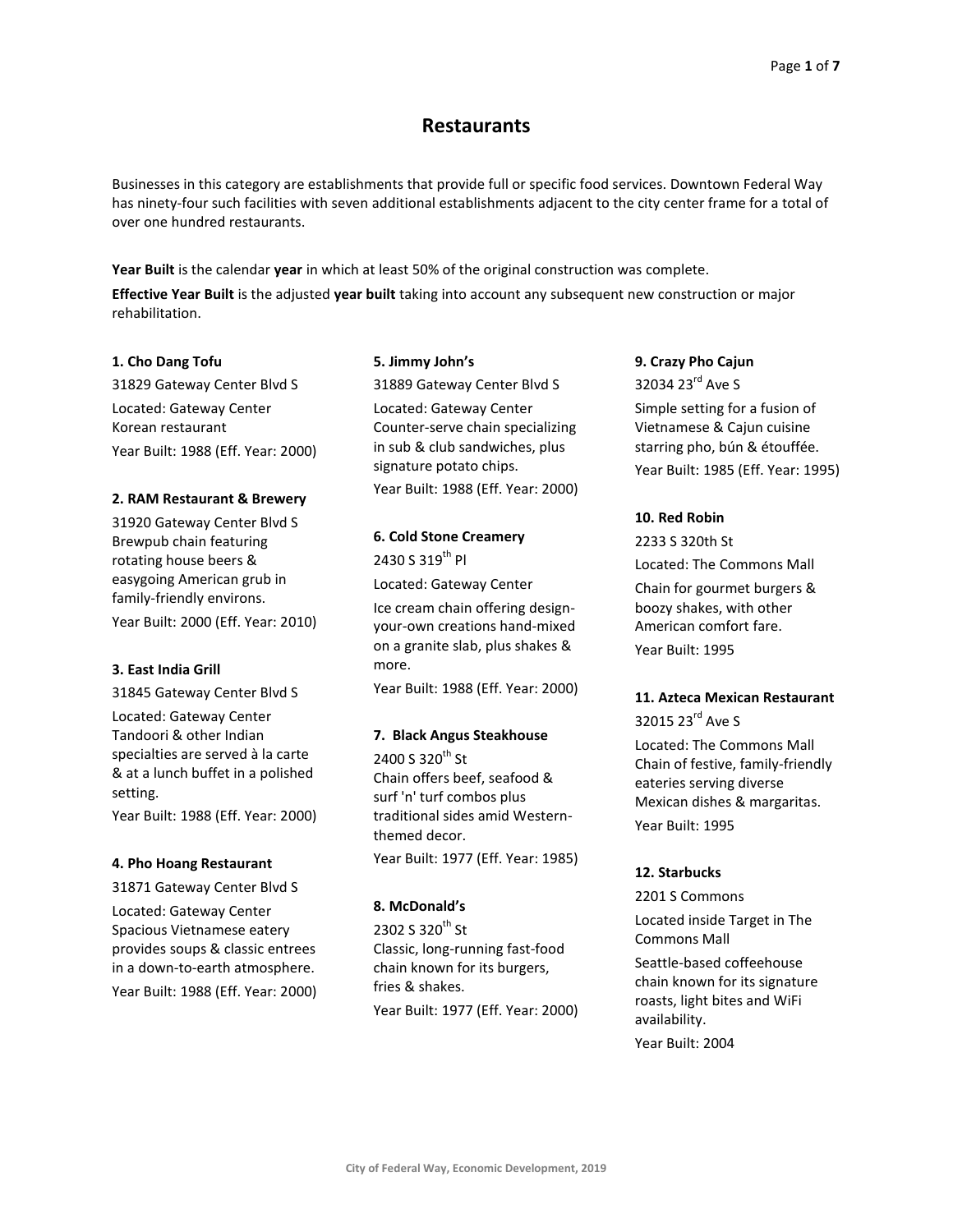### **13. Mrs. Fields**

2008 S Commons Located: The Commons Mall Mall-based chain offering cookies, brownies & personalized cookie cakes. Year Built: 1975 (Eff. Year: 1985)

### **14. Subway**

1928 S S Commons #C6 Located: The Commons Mall

Casual counter-serve chain for build-your-own sandwiches & salads, with health-conscious options.

Year Built: 1975 (Eff. Year: 1985)

### **15. Honor Coffee & Tea**

2002 S Commons

Located: The Commons Mall Honor Coffee sources, prepares, and serves the finest coffee at four inviting locations across the Puget Sound area.

Year Built: 1975 (Eff. Year: 1985)

### **16. Baskin Robbins**

1928 S Commons #B42

Located: The Commons Mall

Colorful ice cream parlor chain known for its many flavors plus sorbet & yogurt. Year Built: 1975 (Eff. Year: 1985)

### **17. Gyro's House**

1945 S Commons Located: The Commons Mall Greek and Mediterranean food.

Year Built: 1975 (Eff. Year: 1985)

### **18. Mae Mee Bakery**

1928 S Commons #H11

Located: The Commons Mall Chinese pastries and entrees. Variety of Chinese classics including BBQ Hom Bow. Year Built: 1975 (Eff. Year: 1985)

### **19. Torero's Taqueria**

1928 S Commons #H10 Located: The Commons Mall Mexican restaurant. Year Built: 1975 (Eff. Year: 1985)

### **20. Yummy Crepe**

1928 S Commons #E24 Located: The Commons Mall Bubble tea and crepes. Year Built: 1975 (Eff. Year: 1985)

### **21. Wetzel's Pretzels**

1928 S Commons #H1 Located: The Commons Mall Handcrafted pretzels come sweet or salty at this chain that also offers hot dogs & specialty dips.

Year Built: 1975 (Eff. Year: 1985)

### **22. Chili Fries**

1928 S Commons #H2 Located: The Commons Mall Burgers, fries, chicken, etc. Year Built: 1975 (Eff. Year: 1985)

### **23. Zita Pizza**

1928 S Commons #H3 Located: The Commons Mall Pizza, pasta, and salads. Year Built: 1975 (Eff. Year: 1985)

### **24. Baker's Dozen**

1928 S Commons #H5 Located: The Commons Mall Cupcakes, cakes, espresso, catering and bartending services. Year Built: 1975 (Eff. Year: 1985)

### **25. Five Guys**

1928 S Commons #B1

Located: The Commons Mall Fast-food chain with made-toorder burgers, fries & hot dogs, plus free peanuts while you wait.

Year Built: 1975 (Eff. Year: 1985)

### **26. Boba Smoothies**

1902-A S Commons Located: The Commons Mall Bubble tea and smoothies Year Built: 1975 (Eff. Year: 1985)

### **27. Panera Bread**

2107 S 320<sup>th</sup> St Located: The Commons Mall Counter-serve bakery/cafe chain serving sandwiches, salads & more, known for its bread & free WiFi. Year Built: 2007

### **28. Buffalo Wild Wings**

2005 S 320<sup>th</sup> St Located: The Commons Mall Lively sports-bar chain dishing up wings & other American pub grub amid lots of large-screen TVs.

Year Built: 2012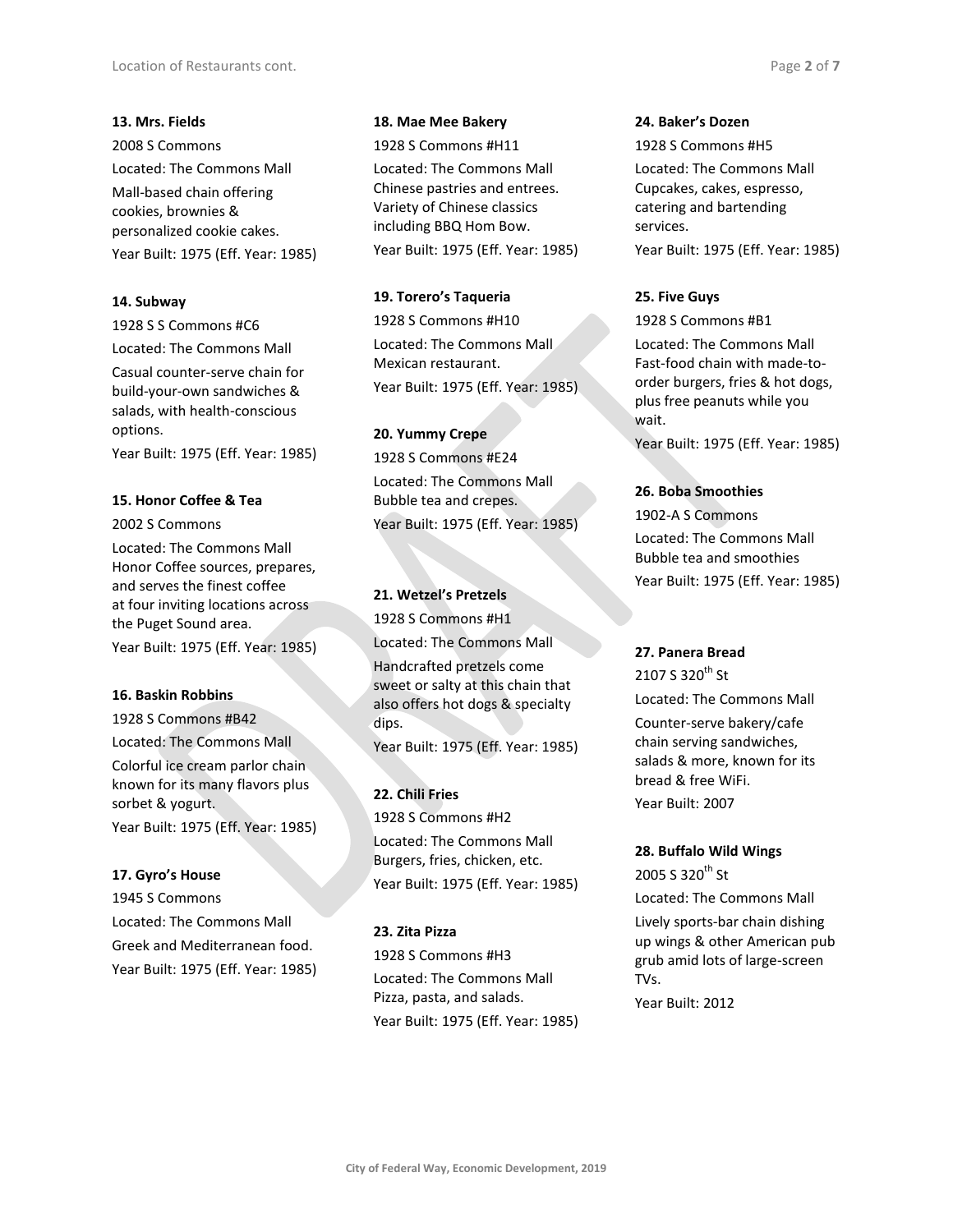### **29. Mama Stortini's**

1911 S Commons

Located: The Commons Mall Casual choice for Italian & American meals from local ingredients plus beer, wine & cocktails.

Year Built: 2007

### **30. Applebee's**

1801 S 320 $th$  St Located: The Commons Mall Full-service chain bar & grill providing hearty American eats in an informal setting. Year Built: 2007

### **31. Chick-fil-A**

32025 Pacific Hwy S Located: Celebration Center Fast-food chain serving chicken sandwiches, strips & nuggets along with salads & sides. Year Built: 2017

### **32. Black Bear Diner**

32065 Pacific Hwy S Located: Celebration Center Down-home chain serving allday American comfort food & desserts in a woodsy setting. Year Built: 1981 (Eff. Year: 1990)

### **33. Subway**

32225 Pacific Hwy S #201 Located: Celebration Center

Casual counter-serve chain for build-your-own sandwiches & salads, with health-conscious options.

Year Built: 2005

### **34. L&L Hawaiian Barbecue**

32225 Pacific Hwy S #104 Located: Celebration Center Island-themed fast-food chain whose menu features traditional Hawaiian plate lunches.

Year Built: 2005

### **35. Mika Japanese Buffet**

1426 S 324<sup>th</sup> St #B-201

Located: Celebration Center

Airy, contemporary buffet spot offering seafood, sushi & other Japanese fare plus beer, wine & sake.

Year Built: 2007 (Eff. Year: 1990)

### **36. Domino's Pizza**

1426 S 324th St Ste 108A Located: Celebration Center Delivery/carryout chain offering a wide range of pizza, plus chicken & other sides. Year Built: 1979

# **37. May May Hong Kong BBQ** 1414 S 324<sup>th</sup> St #B111

Located: Celebration Center

Family-owned restaurant that serves: - Hong Kong Style BBQ (BBQ pork, roast pork, BBQ duck) - Authentic Cantonese cuisine - Party trays - Bubble tea Year Built: 1979

### **38. Legendary Doughnuts**

32085 Pacific Hwy S Located: Celebration Center Doughnuts are handmade fresh daily with premium ingredients. Delivery service available. Six other locations in the surrounding area.

Year Built: 1963 (Eff. Year: 1990)

### **39. Billy McHale's**

1320 S 324th St #A10 Located: Celebration Center Old-fashioned American eats from burgers to BBQ in a space modeled after an antique train. Year Built: 1979 (Eff. Year: 1990)

### **40. Poverty Bay Cafe & Coffee Co.**

 $1108 - A S 322^{nd} Pl$ 

Family-run coffee shop serving coffee drinks & cafe fare such as pastries & sandwiches.

Year Built: 1987 (Eff. Year: 1990)

### **41. Starbucks**

1207 S 320th St

Located inside Safeway in Sunset Square Seattle-based coffeehouse chain known for its signature roasts, light bites and WiFi availability. Year Built: 1977 (Eff. Year: 1985)

### **42. Qdoba**

1301 S 320<sup>th</sup> St

Located: Sunset Square Mexican chain for counterserve, custom burritos, tacos & more, including health-oriented options. Year Built: 1995 (Eff. Year: 2000)

### **43. Starbucks**

1301 S 320<sup>th</sup> St

Located: Sunset Square

Seattle-based coffeehouse chain known for its signature roasts, light bites and WiFi availability. Year Built: 1995 (Eff. Year: 2000)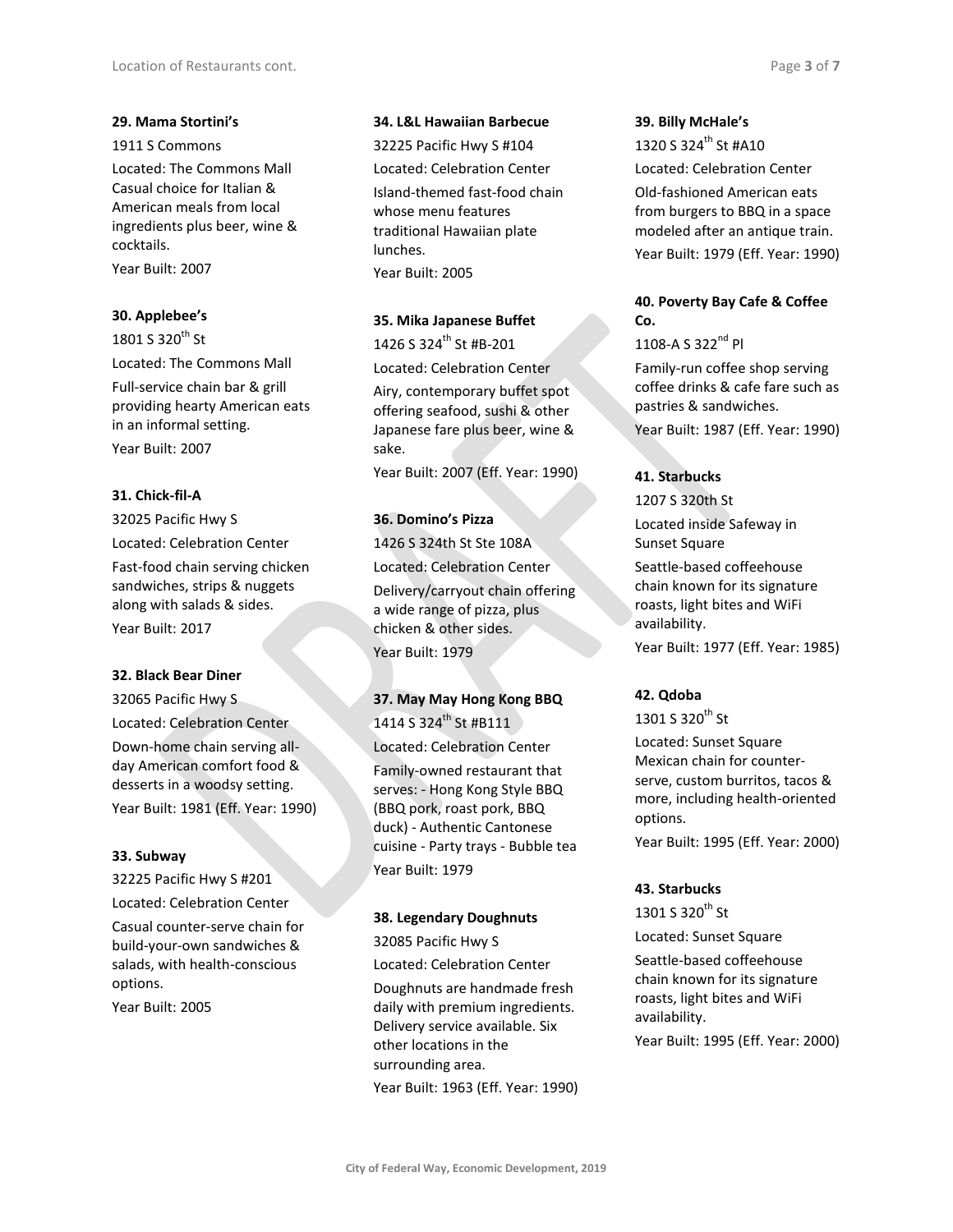**44. Tokyo Steak House** 404 S 320 $th$  St Located: Pavilions Centre II Teppanyaki chefs make a show

of grilling meats tableside at this family-friendly Japanese eatery.

Year Built: 1976 (Eff. Year: 1994)

### **45. Trapper's Sushi**

31835-A Pacific Hwy S Located: Pavilions Centre II Local Japanese chain featuring cooked dishes, specialty rolls & an all-you-can-eat sushi deal. Year Built: 1975 (Eff. Year: 2000)

### **46. Papa Murphy's**

31653-F Pacific Hwy S Located: Pavilions Centre II Chain outlet offering build-yourown takeaway pizzas, to be cooked at home. Year Built: 2003

### **47. Sub Zero Nitrogen Ice Cream**

31653-A Pacific Hwy S

Located: Pavilions Centre II

Chain serving ice cream & yogurt, including vegan & soy options, made to order & flashfrozen.

Year Built: 2003

### **48. Village Inn**

31711 Pacific Hwy S

Located: Pavilions Centre II

Family-friendly chain serving homestyle American classics such as chicken-fried steak & pot pie.

#### **49. Church's Chicken**

31717 Pacific Hwy S Located: Pavilions Centre II Fast-food chain offering fried chicken, sandwiches, wings & Southern-influenced sides. Year Built: 1969 (Eff. Year: 1990)

#### **50. Panda Express**

31827 Pacific Hwy S Located: Pavilions Centre II

Fast-food chain for Chinese standards, including some health-conscious options. Year Built: 2005

### **51. Chipotle Mexican Grill**

31827 Pacific Hwy S

Located: Pavilions Centre II Fast-food chain offering Mexican fare, including designyour-own burritos, tacos & bowls. Year Built: 2005

### **52. Los Amigos Taqueria**

31847 Pacific Hwy S Located: Pavilions Centre II Mexican restaurant Year Built: 1966 (Eff. Year: 1995)

### **53. Koharu Restaurant**

31840-C Pacific Hwy S Located: Federal Way Plaza Kimono-wearing waitresses add to the authentic vibe of this traditional Japanese sushi bar. Year Built: 1985 (Eff. Year: 1995)

#### **54. Linh Son Restaurant**

31830-K Pacific Hwy S Located: Federal Way Plaza Vietnamese eatery where huge bowls of pho & clay-pot dishes star along with Southeast Asian faves.

Year Built: 1985 (Eff. Year: 1995)

### **55. California Burrito Taco Shop**

31646 Pacific Hwy S

Taco shop open 24 hours offering breakfast and catering. Another location in Des Moines.

Year Built: 1979 (Eff. Year: 2000)

### **56. Kum Kang San BBQ Grill Buffet**

31656 Pacific Hwy S

All-you-can-eat Korean buffet featuring spacious booths with grills for at-your-table cooking.

Year Built: 1973 (Eff. Year: 1995)

### **57. Herfy's Burgers**

1640-A S 318<sup>th</sup> Pl Located: SeaTac Village A fast food family restaurant specializing in burgers, fries, and shakes. Year Built: 1979 (Eff. Year: 1990)

#### **58. Ma Boulangerie**

1770 S 320<sup>th</sup> St Located: SeaTac Village Easygoing bakery & cafe offering breads, pastries & decorated cakes, plus breakfast & light fare. Year Built: 1976 (Eff. Year: 1990)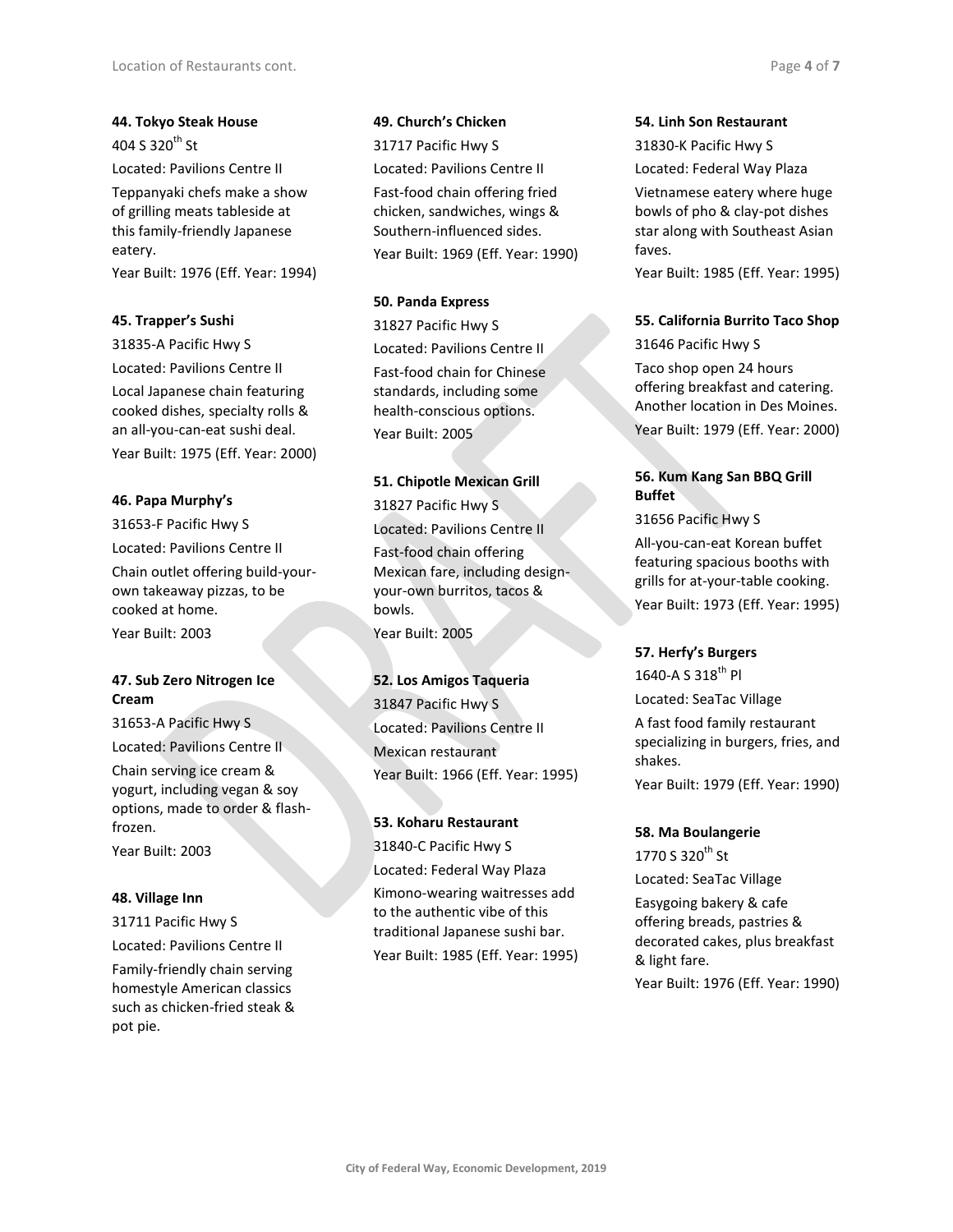**59. Old Country Buffet** 1816 S 320<sup>th</sup> St Located: SeaTac Village Chain buffet restaurant offering a vast variety of American dishes along with desserts. Year Built: 1976 (Eff. Year: 1990)

### **60. Grand Peking**

1706-L S 320<sup>th</sup> St Located: SeaTac Village

Long-running, casual eatery serving a long menu of Chinese & Chinese-American specialties.

Year Built: 1978 (Eff. Year: 1990)

#### **61. Ichi Teriyaki**

1706-F S 320 $^{\rm th}$  St

Located: SeaTac Village Strip-mall teriyaki outpost offers & Chinese comfort fare in a snug, straightforward space.

Year Built: 1978 (Eff. Year: 1990

#### **62. Katsu Burger**

1706-A S 320<sup>th</sup> St

Located: SeaTac Village Japanese-influenced burgers accompanied by unique sides served in simple strip-mall quarters. Year Built: 1978 (Eff. Year: 1990)

### **63. Cafe Rio**

1700 S 320<sup>th</sup> St

Located: SeaTac Village Self-serve eatery dishing up Mexican classics including handrolled tortillas, burritos & tacos.

Year Built: 2016

# **64. Taco Time**

2002 S 320<sup>th</sup> St

Located: Center Plaza Longtime Mexican fast-food chain serving tacos, crisp burritos & kids' meals in simple surrounds.

Year Built: 1979 (Eff. Year: 2000)

### **65. Red Lobster**

 $2006S320^{th}$  St

Located: Center Plaza Lively chain restaurant serving American seafood standards amid New England-themed decor.

Year Built: 1979 (Eff. Year: 1990)

#### **66. Starbucks**

2032 S 320<sup>th</sup> St Located: Center Plaza Seattle-based coffeehouse chain known for its signature roasts, light bites and WiFi availability. Year Built: 1979 (Eff. Year: 1990)

### **67. MOD Pizza**

 $2104S320^{th}$  St

Located: Center Plaza Counter-serve chain with industrial-chic decor known for build-your-own pizza. Year Built: 2017

### **68. Ezell's Famous Chicken** 2020 S 320<sup>th</sup> St

Located: Rebuilt section of Center Plaza Local fast-food chain known for its housemade fried chicken plus down-home sides & desserts. Year Built: 2018

### **69. Ivar's**

 $2004S320^{th}$  St Located: Center Plaza Local chain dishing up fried fish & chowders in casual quarters with nautical accents. Year Built: 1979 (Eff. Year: 1990)

#### **70. Peking Express**

2012-C S 320<sup>th</sup> St Located: Center Plaza

Straightforward counter serve offering a variety of standard Chinese dishes in an unadorned space.

Year Built: 1979 (Eff. Year: 1990)

### **71. Pac Island Grill**

 $2012 - H S 320$ <sup>th</sup> St

Located: Center Plaza Hawaiian-style BBQ & other island fare in a bright strip-mall storefront with a beach-cafe vibe.

Year Built: 1979 (Eff. Year: 1990)

#### **72. Shin Sung Restaurant**

1805 S 316<sup>th</sup> St #A106 Located: Nara Village

Korean spot where diners choose combination platters of meats & sides, then grill the food tabletop. Year Built: 1994 (Eff Year: 2000)

### **73. Taqueria La Princesa**

1805 S 316<sup>th</sup> St #A101 Located: Nara Village Salvadorian and Mexican restaurant. Year Built: 1994 (Eff Year: 2000)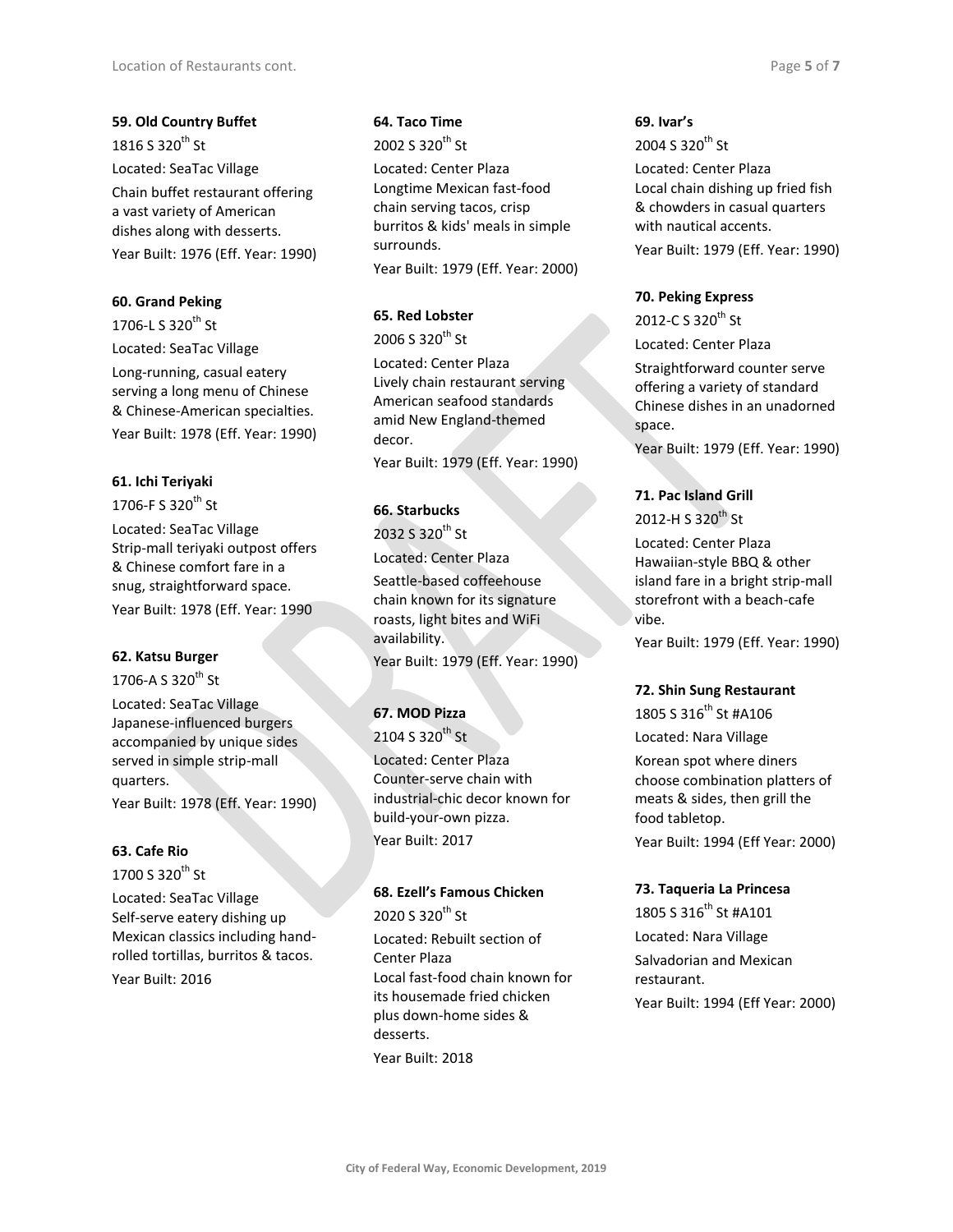#### **74. Palace Korean Bar & Grill**

31525 Pete von Reichbauer Way S

Marinated BBQ'd meats plus spicy Korean soups, stews & sides in a casual eatery with a hopping bar.

Year Built: 2006

### **75. Jasmine Mongolian Grill**

31515 Pete von Reichbauer Way S

Located: H-Plaza

Spare, modern Chinese all-youcan-eat spot with a central grill in the open kitchen.

Year Built: 1990 (Eff. Year: 2000)

### **76. Jay's Asian Grill**

31448 Pacific Hwy S

Meal components are selected from a buffet, then grilled to order at this informal Pan-Asian stop.

Year Built: 1973 (Eff. Year: 2000)

### **77. iScream**

31434 Pacific Hwy S

48 different flavors of the best iScream you have ever had with tons of different toppings to choose from.

Year Built: 1973 (Eff. Year: 1990)

#### **78. Pho Quynh**

31434 Pacific Hwy S

Classic Vietnamese dishes in a casual and fun environment. Year Built: 1973 (Eff. Year: 1990)

### **79. Pho Tai**

31513 Pacific Hwy S Located: Pavilions Centre Noodle soups, banh mi & other classic fare is presented in a bare-bones, family-friendly space.

Year Built: 1995

### **80. Bangkok Garden Street Food**

31509 Pacific Hwy S Located: Pavilions Centre Stylish strip-mall destination for standards from Thailand like drunken noodles & cashew chicken. Year Built: 1995

**81. Tokyo-ya**

31507 Pacific Hwy S Located: Pavilions Centre

Tonkotsu-style ramen is the specialty of this informal Japanese cafe with counter seating & tables. Year Built: 1995

### **82. 85°C Bakery Cafe**

31503 Pacific Hwy S Located: Pavilions Centre Bakery/cafe chain with roots in Taiwan, offering coffee & tea plus international desserts & breads. Year Built: 1995

### **83. Barnes & Noble Café**

Café inside Barnes & Noble offering espresso beverages & teas, Frappuccino blended beverages, baked goods and other specialties.

Year Built: 1995

### **84. Ox Pho & Grill**

31406 Pacific Hwy S Located: Dana Plaza Vietnamese restaurant with specialties including ox tail pho. Year Built: 1977 (Eff. Year: 2000)

### **85. I Love Ramen**

31254 Pacific Hwy S Located: Dana Plaza Serving Japanese noddle with specialties including champon, ramen, and zaru soba. Established in 2010. Year Built: 1975 (Eff. Year: 2000)

### **86. Mirak Restaurant**

31260 Pacific Hwy S #1

Located: Dana Plaza

This easygoing restaurant offers traditional Korean barbecue meats grilled at tables. Year Built: 1961 (Eff. Year: 1995)

#### **87. Youngwol Noodle**

31260 Pacific Hwy S #7 Located: Dana Plaza Korean noodle restaurant established in 2007. Year Built: 1961 (Eff. Year: 1995)

#### **88. Hanabi Sushi**

31260 Pacific Hwy S #12 Located: Dana Plaza

A variety of sushi rolls & other Asian cuisine round out the menu at this informal eatery.

Year Built: 1961 (Eff. Year: 1995)